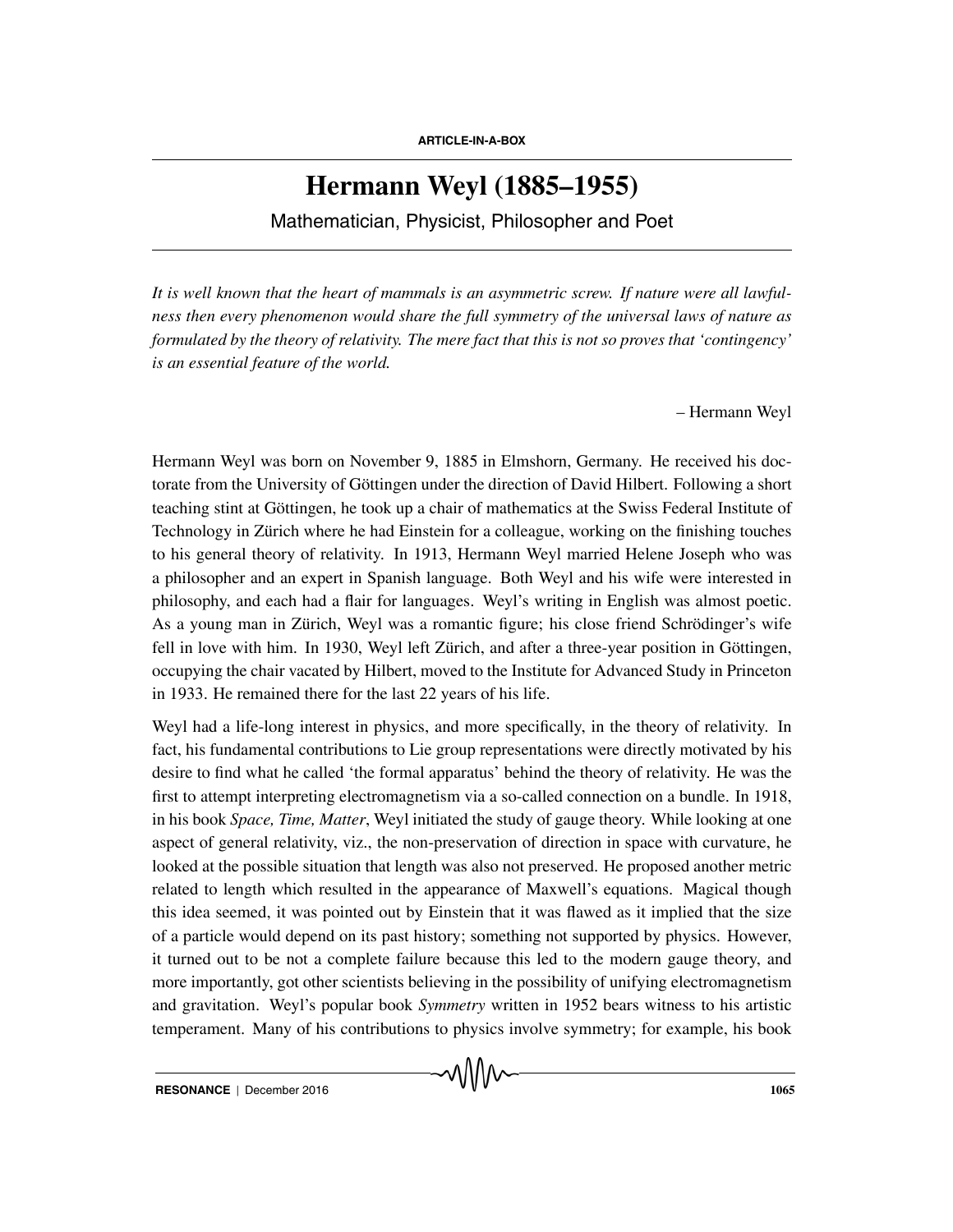*The Theory of Groups and Quantum Mechanics* written in 1931 revealed the importance of symmetry in quantum theory. In contrast to symmetry, Weyl also recognized that asymmetry plays a fundamental role in the laws of physics. In 1929, being interested in the discrete symmetries  $P$ ,  $C$ ,  $T$ , he introduced the massless wave equation (the so-called Weyl equation) as referred to by physicists. Amusingly, mathematicians call this the Dirac equation.

Weyl was a universal mathematician – unifying and explaining disparate themes. His pioneering contributions cover a very broad spectrum. They encompass eigenvalue distribution of differential operators, representations of compact Lie groups and invariant theory, the spectrum of self-adjoint operators under compact perturbation, and the uniform distribution of numbers modulo 1; to name a few. These works have proved to be seminal in the development of non-commutative topology and geometry, and in the physics of gauge theories. His papers on representations of Lie groups during 1923–28 are some of the most influential works in mathematics.

Weyl had a poetic disposition and was kind and generous, even extravagant in his praise. During the International Congress of Mathematicians in 1954, Weyl said of Serre (the youngest Fields medallist at 28), "Never before have I seen such a brilliant ascension of a star in the mathematical sky as yours." He introduced the subject of the other Fields medallist – Kodaira's work, with a wonderful description of sheaf theory and went on to say, "Your work has more than one connection with what I tried to do in my younger years; but you have reached heights of which I never dreamt. Since you came to Princeton in 1949 it has been one of the greatest joys of my life to watch your mathematical development. If I omitted essential parts of misrepresented others, I ask your pardon, Dr Serre and Dr Kodaira; it is not easy for an older man to follow your striding paces. The mathematical community is proud of the work you both have done. It shows that the old gnarled tree of mathematics is still full of sap and life. Carry on as you began!" He was self-effacing as the above quote as well as the following quote shows. When he was 65, he referred to his book *The Concept of a Riemann Surface* written when he was 26, and told Raoul Bott, "I can't bear to look at it now; how pompous one can be at 26!"

Despite beginning his famous book on classical groups with the words, "The gods have imposed upon my writing the yoke of a foreign language that was not sung at my cradle", Weyl has shown a gift for the mot juste in English as we mentioned above. He coined the terms 'symplectic', 'Lie algebra', and 'maximal torus' which has become standard nomenclature ever since. A glimpse to his personality is afforded by his oft-mentioned quote claiming that even though he usually attempted to unify truth and beauty, when forced to choose one over the other, he always chose beauty!

I want to describe just one problem to which Weyl contributed, and which goes under the

VVIVV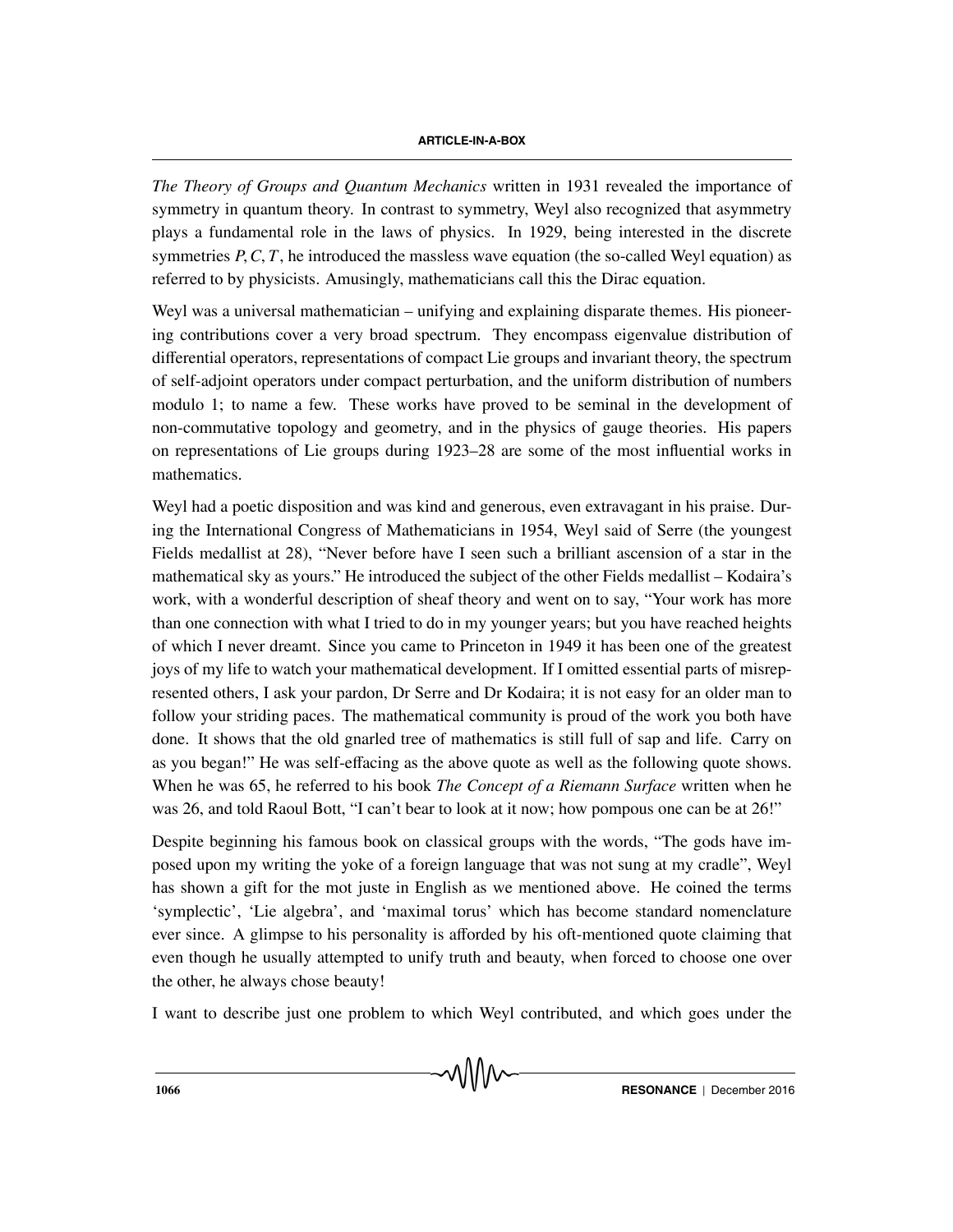name "Can one hear the shape of a drum?" (See S Kesavan, Listening to the Shape of a drum – The Mathematics of Vibrabting Drums, *Resonance*, Vol.3, No.9, pp.26–34, 1998.) This ponders whether someone hearing a drum, and identifying all the normal modes of vibration can discern its shape (its geometry). If a 2-dimensional drum is beaten, its displacement  $\nu$  at time *t* is described by the equation,

$$
\frac{\partial^2 v}{\partial t^2} = c^2 \left( \frac{\partial^2 v}{\partial x^2} + \frac{\partial^2 v}{\partial y^2} \right).
$$

One looks for solutions in separate variables as  $v = F(t)u(x, y)$ . Then, *u* satisfies the stationary equation (taking  $c = 1$  for simplicity)  $\Delta u + \lambda u = 0$ , and the boundary condition that  $u = 0$ on the boundary – as the drum is attached tautly at the ends. The set of eigenvalues  $\lambda$  form a discrete infinite unbounded set,

$$
0 < \lambda_1 < \lambda_2 \leq \lambda_3 \leq \lambda_4 \cdots
$$

The domains of vibrations of two such drums are said to be isospectral if they have the same set of eigenvalues, and they are isometric if they are congruent in the usual sense of Euclidean geometry. The amusing phrase 'hearing the shape' refers to the possibility of the spectrum determining the geometry. Sometimes, one also looks at Neumann conditions where, instead of the function *u*, its normal derivative is constrained to vanish on the boundary. More generally, one considers domains Ω in **R**<sup>*n*</sup> for any *n* ≥ 2, and Weyl showed that the *r*-th eigenvalue  $\lambda_r$  is asymptotically (under either of the Dirichlet and Neumann boundary conditions) equal to  $4\pi^2(r/Vol(B_n)Vol(\Omega))^{2/n}$  as  $r \to \infty$ , where  $B_n$  is the ball of unit radius in *n*-space. This remarkable result of Weyl shows that the volume of the domain is determined by its spectrum!

In 1992, Carolyn Gordon, David Webb, and Scott Wolpert came up (see *Bulletin of the American Mathematical Society*, Vol.27, pp.134–138, 1992) with the two very simple domains in the figure here, which have the same Dirichlet and Neumann spectra but are not isometric. This subject is one of the very active areas of research today.